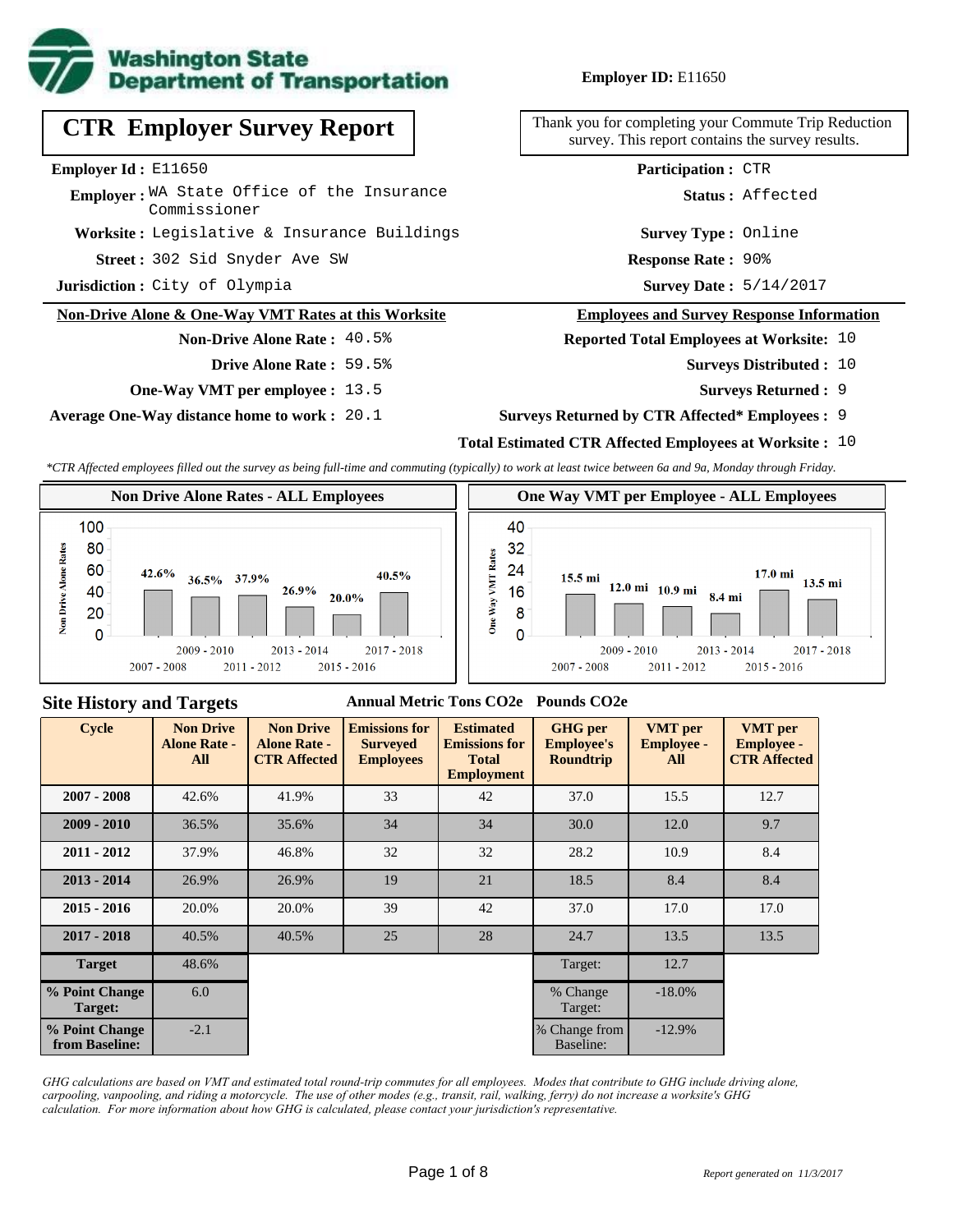# **Washington State<br>Department of Transportation**

## **Commute Trips By Mode - All Employees**

**Q.4: Last week, what type of transportation did you use each day to commute TO your usual work location? (Mode used for the longest distance.)**



*\* Motorcycle-1 is now included in Drive Alone and Motorcycle-2 is included in Carpool. Information about these trips is still available by request.*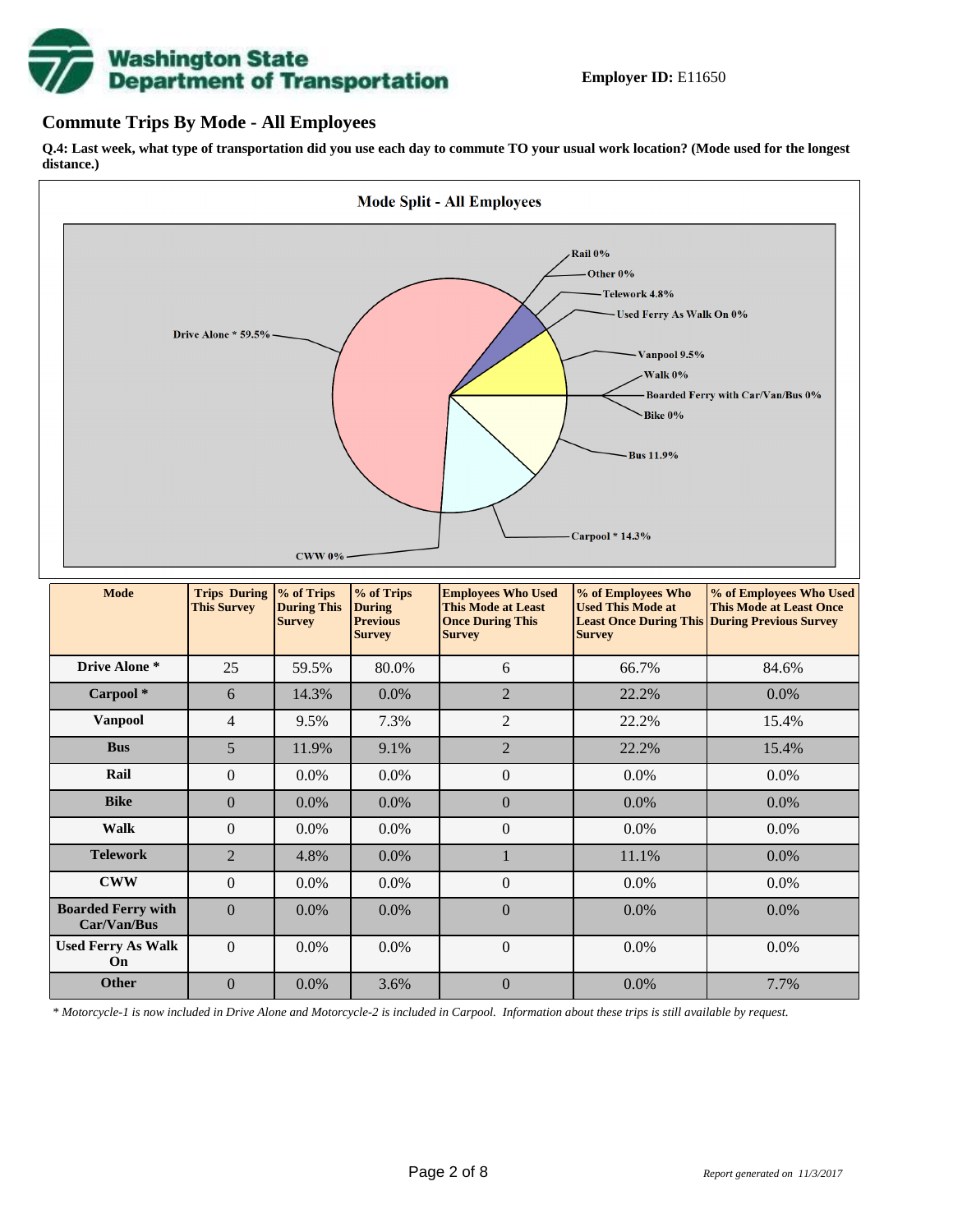

## **Commute Trips By Mode - Affected Employees**

**Q.4: Last week, what type of transportation did you use each day to commute TO your usual work location? (Mode used for the longest distance.)**



*\* Motorcycle-1 is now included in Drive Alone and Motorcycle-2 is included in Carpool. Information about these trips is still available by request.*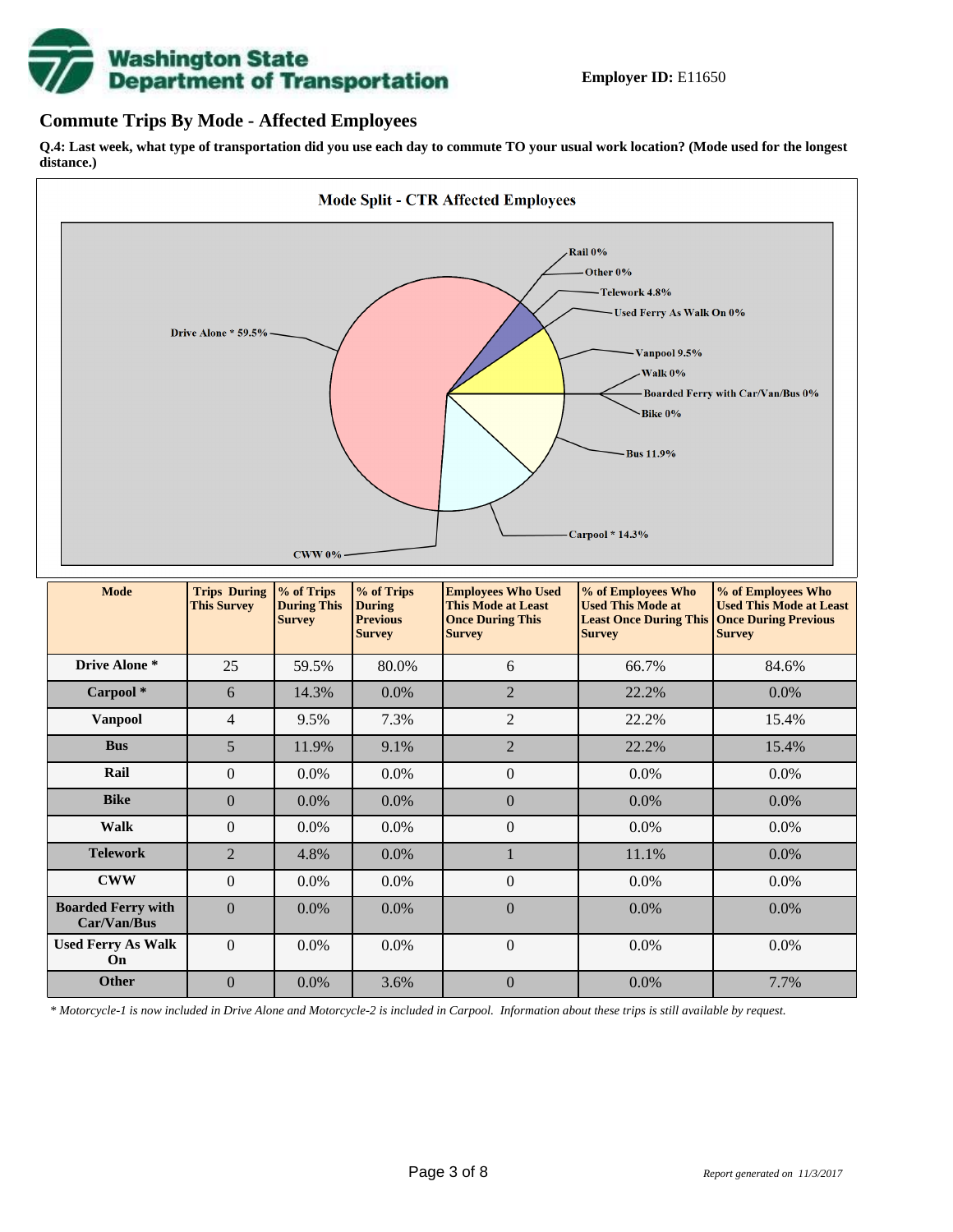

# **Alternative Modes - Number of Employees Who Used a Non-Drive Alone Mode:**

| <b>Non-Drive Alone</b><br><b>Number Of Days</b> | Exactly this $# of$<br><b>Employees</b> | <b>Exactly this % of</b><br><b>Employees</b> | At least # of<br><b>Employees</b> | At least % of<br>employees |  |  |
|-------------------------------------------------|-----------------------------------------|----------------------------------------------|-----------------------------------|----------------------------|--|--|
| 0 Day                                           | 5                                       | 56%                                          | 9                                 | 100%                       |  |  |
| 1 Days                                          | $\theta$                                | 0%                                           | 4                                 | 44%                        |  |  |
| 2 Days                                          | 0                                       | 0%                                           | 4                                 | 44%                        |  |  |
| 3 Days                                          | $\theta$                                | 0%                                           | 4                                 | 44%                        |  |  |
| 4 Days                                          | 3                                       | 33%                                          | $\overline{4}$                    | 44%                        |  |  |
| 5 Days                                          |                                         | 11%                                          |                                   | 11%                        |  |  |
| <b>6 or More Days</b>                           | $\theta$                                | 0%                                           | $\theta$                          | 0%                         |  |  |

## **Count by Occupancy of Carpools and Vanpools**

**Q.4 If you used a carpool or vanpool as part of your commute, how many people (age 16 or older) are usually in the vehicle?**

| <b>Ridesharing Occupancy</b> | <b>Mode</b> | <b>Response Count</b> |
|------------------------------|-------------|-----------------------|
| $2*$                         | Carpool     | 5                     |
| 3                            | Carpool     | $\boldsymbol{0}$      |
| 4                            | Carpool     | $\boldsymbol{0}$      |
| 5                            | Carpool     | $\overline{0}$        |
| >5                           | Carpool     | 1                     |
| $<$ 5                        | Vanpool     | $\overline{0}$        |
| 5                            | Vanpool     | $\overline{0}$        |
| 6                            | Vanpool     | 2                     |
| 7                            | Vanpool     | $\overline{2}$        |
| 8                            | Vanpool     | $\boldsymbol{0}$      |
| 9                            | Vanpool     | $\overline{0}$        |
| 10                           | Vanpool     | $\overline{0}$        |
| 11                           | Vanpool     | $\boldsymbol{0}$      |
| 12                           | Vanpool     | $\boldsymbol{0}$      |
| 13                           | Vanpool     | $\boldsymbol{0}$      |
| 14                           | Vanpool     | $\overline{0}$        |
| >14                          | Vanpool     | $\boldsymbol{0}$      |

\* Motorcycle-2 counted with Carpool-2 for this table.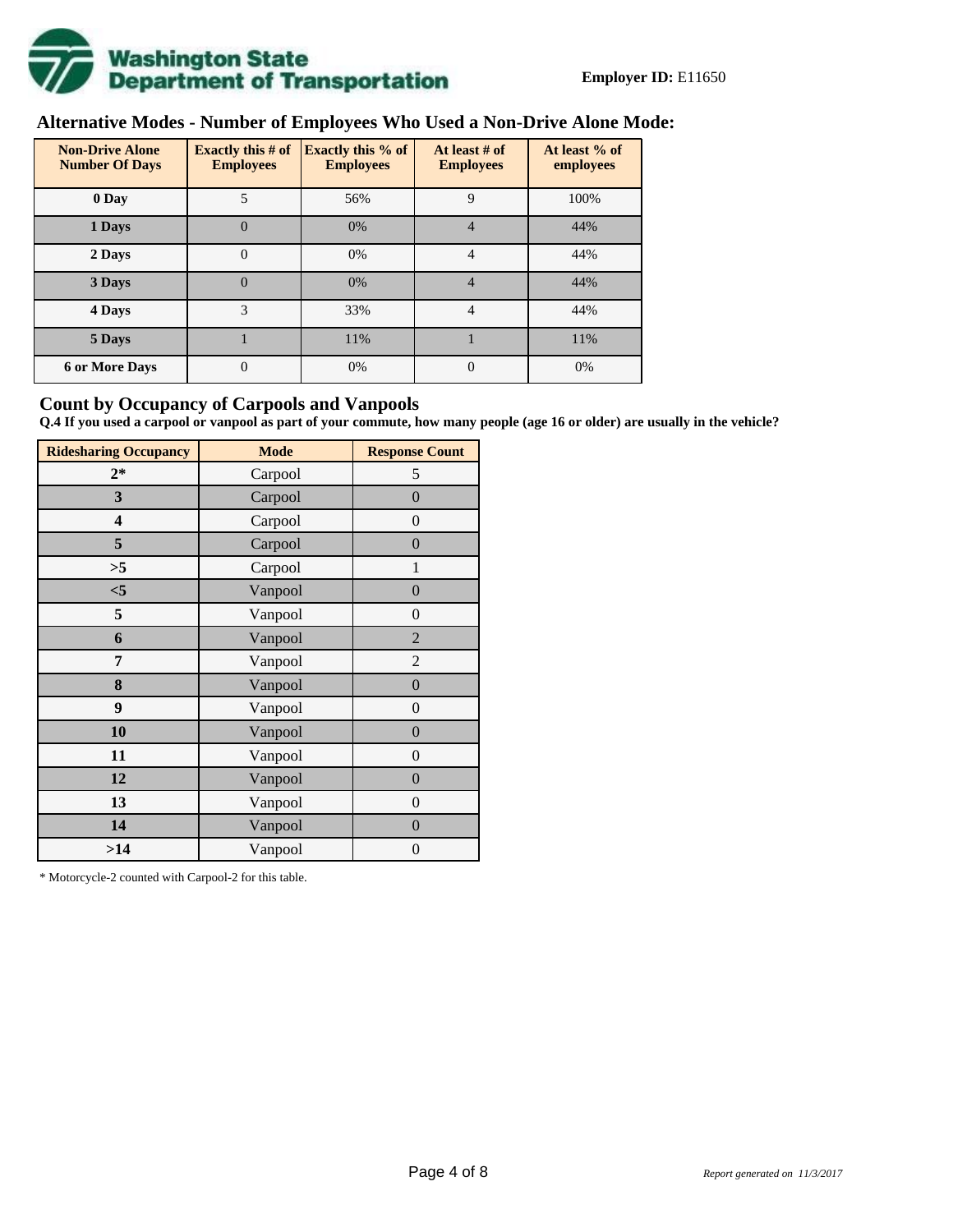

# **Reported Work Schedule - All Employees**

**Q.8 Which of the following best describes your work schedule?**

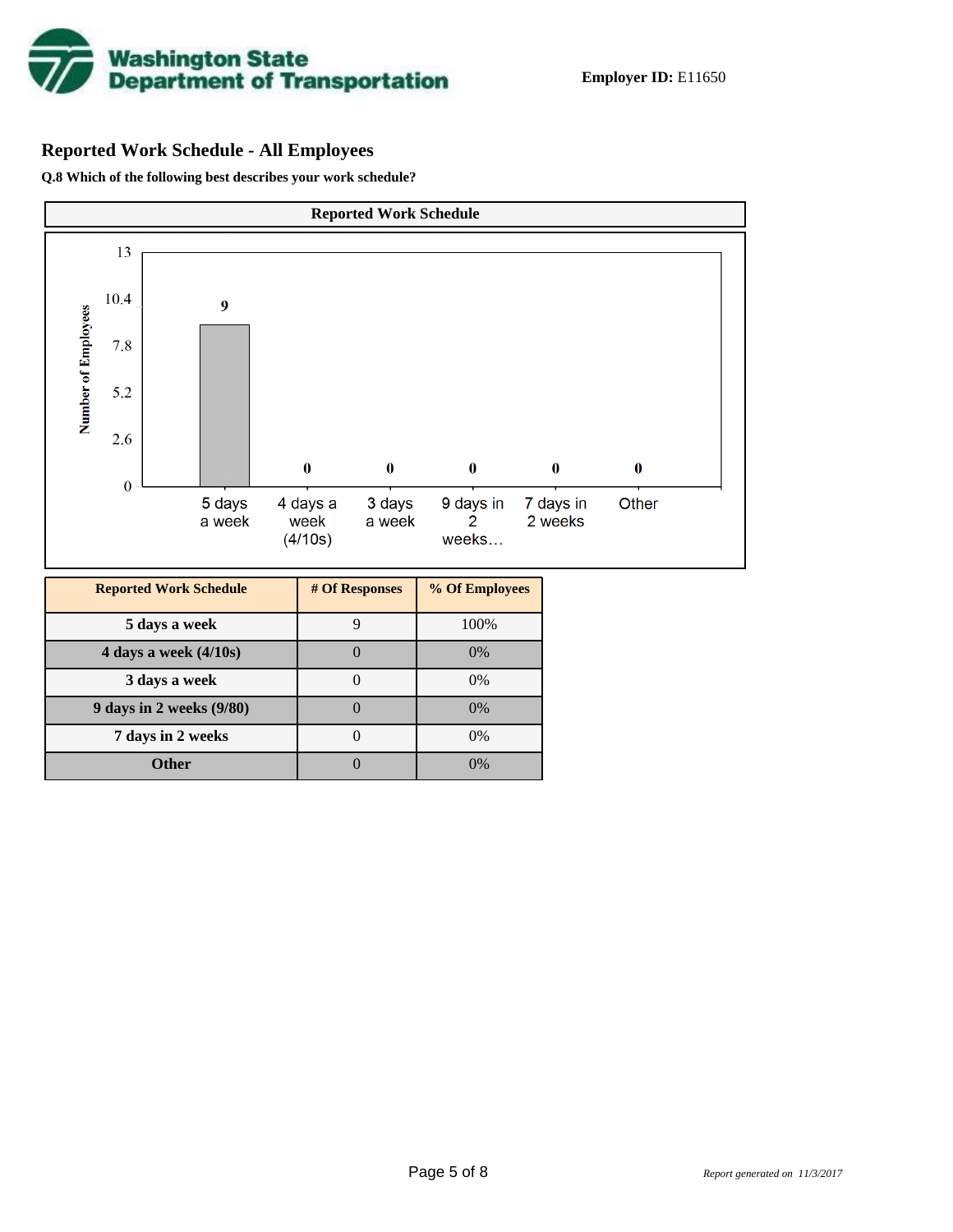

## **Parking and Telework**

**Q.9: On the most recent day that you drove alone to work, did you pay to park? (Mark "yes" if you paid that day, if you prepaid, if you are billed later, or if the cost of parking is deducted from your paycheck.)**



**Q.10: How many days do you typically telework?**

| <b>Telework Frequency</b>           | # of Responses | % of Responses |
|-------------------------------------|----------------|----------------|
| No Answer/Blank                     |                | $0.0\%$        |
| I don't telework                    | 5              | 55.6%          |
| Occasionally, on an as-needed basis | 3              | 33.3%          |
| 1-2 days/month                      |                | $0.0\%$        |
| 1 day/week                          |                | 11.1%          |
| 2 days/week                         |                | 0.0%           |
| 3 days/week                         |                | $0.0\%$        |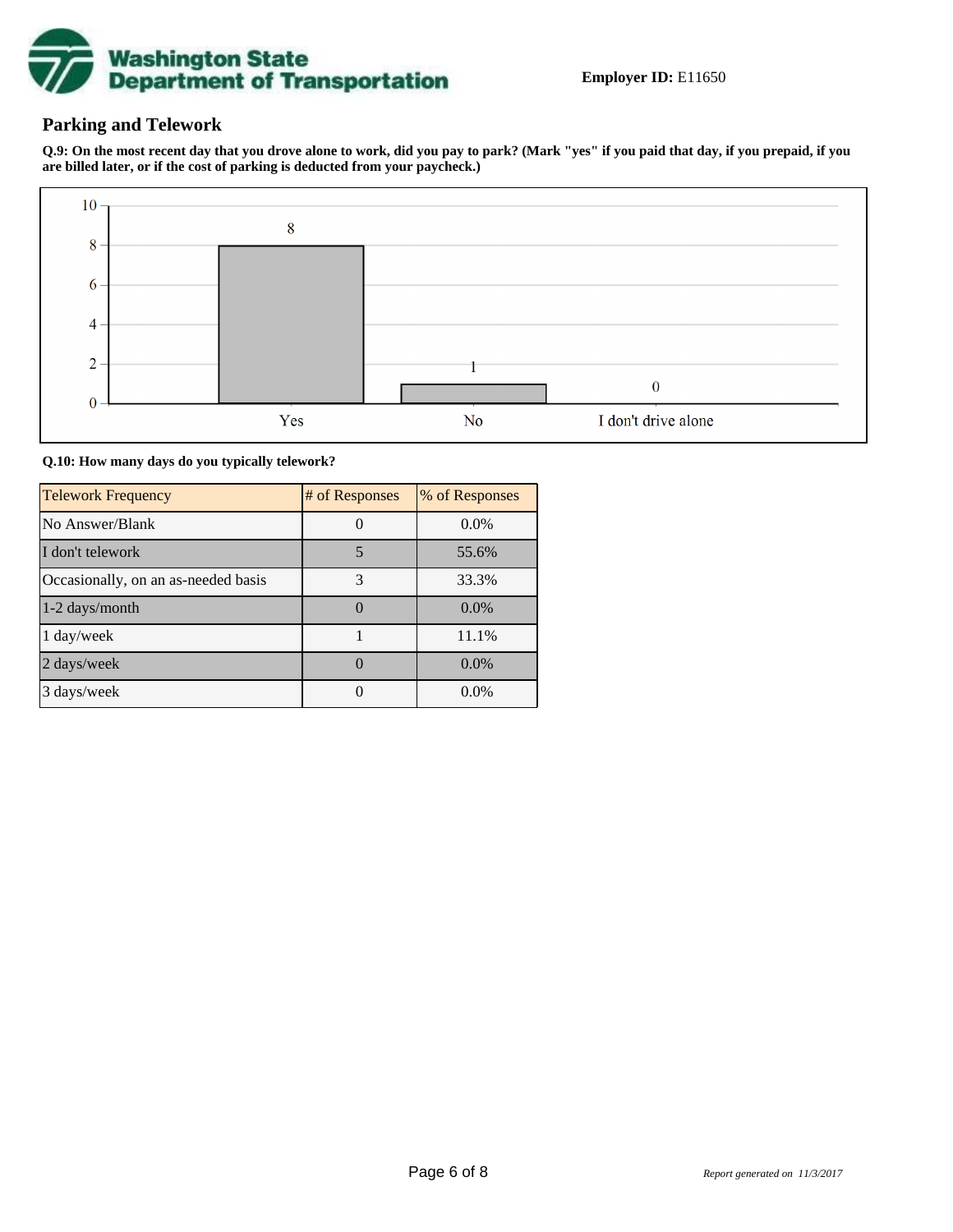

## **Reasons for driving alone to work/not driving alone to work**

**Q11. When you do not drive alone to work, what are the three most important reasons?**

| <b>Question Text</b>                                           | # of Responses | % of Responses |
|----------------------------------------------------------------|----------------|----------------|
| To save money                                                  | $\overline{4}$ | 21.1%          |
| Personal health or well-being                                  | 3              | 15.8%          |
| I have the option of teleworking                               | 3              | 15.8%          |
| Free or subsidized bus, train, vanpool pass or fare benefit    | $\overline{2}$ | 10.5%          |
| Cost of parking or lack of parking                             | 2              | 10.5%          |
| Financial incentives for carpooling, bicycling or walking.     |                | 5.3%           |
| Driving myself is not an option                                | 1              | 5.3%           |
| Emergency ride home is provided                                |                | 5.3%           |
| Environmental and community benefits                           | $\mathbf{1}$   | 5.3%           |
| Other                                                          |                | 5.3%           |
| To save time using the HOV lane                                | $\Omega$       | $0.0\%$        |
| I receive a financial incentive for giving up my parking space | $\Omega$       | $0.0\%$        |
| Preferred/reserved carpool/vanpool parking is provided         | $\Omega$       | 0.0%           |

**Q12. When you drive alone to work, what are the three most important reasons?**

| <b>Question Text</b>                                      | # of Responses              | % of Responses |
|-----------------------------------------------------------|-----------------------------|----------------|
| Other                                                     | 5                           | 25.0%          |
| My job requires me to use my car for work                 | $\overline{4}$              | 20.0%          |
| I like the convenience of having my car                   | 4                           | 20.0%          |
| Family care or similar obligations                        | 3                           | 15.0%          |
| Riding the bus or train is inconvenient or takes too long | $\mathfrak{D}$              | 10.0%          |
| My commute distance is too short                          | $\mathcal{D}_{\mathcal{A}}$ | 10.0%          |
| I need more information on alternative modes              | $\Omega$                    | $0.0\%$        |
| Bicycling or walking isn't safe                           | $\Omega$                    | $0.0\%$        |
| There isn't any secure or covered bicycle parking         | $\Omega$                    | $0.0\%$        |